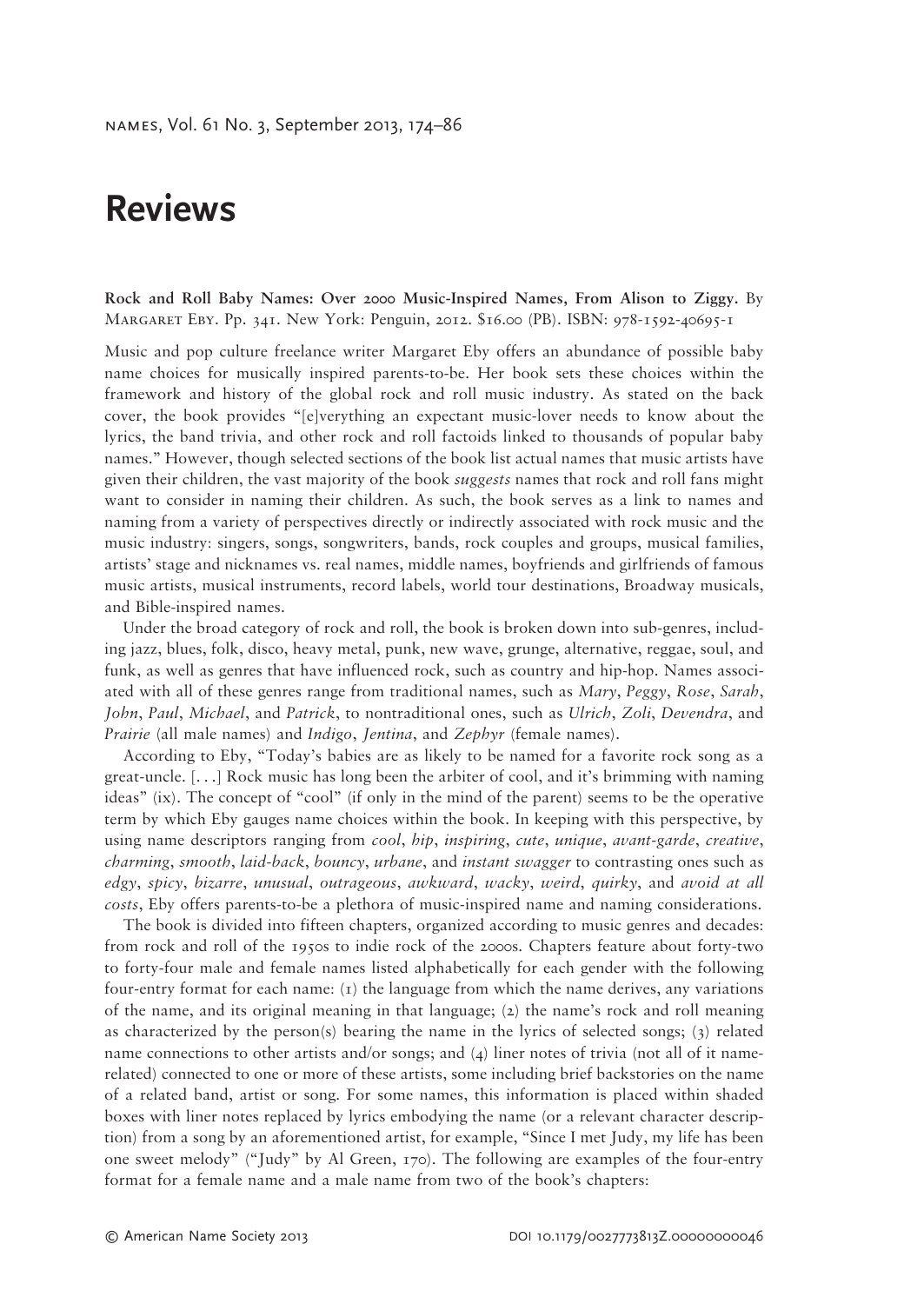## Remy

LATIN: Oarsman

ROCK AND ROLL: Tough, capable, clever

RELATED ARTISTS/SONGS: Remy Zero, Remy Ma, Remy Shand, "Remy" by Wolverines, "Remy Red" by Angie Stone, "Remy" by Ludwig Von 88

LINER NOTES: Rapper Remy Ma's real name is Reminisce Smith. She's the only female member of the Fat Joe-fronted group Terror Squad. ("Kickin' It Old School: Hip-hop and Rap," 255)

## Riff

## ENGLISH: A melodic phrase

ROCK AND ROLL: Improvisational, funny, popular

RELATED ARTISTS/SONGS: Riff Regan (London), Riff Raff, "Riff Raff" by AC/DC, "Riff Wraiths" by Lightning Bolt, "Big Riff" by Cave In

LINER NOTES: London singer Riff Regan, real name Miles Treddinick, is a Broadway buff; his stage name was taken from the character in *West Side Story*. ("Punk Rockers and Riot Grrrls," 182)

Examining additional chapters and examples of some of the many names featured provides further insights into Eby's application of the rock and roll baby-naming ideology, both traditional and nontraditional. The first chapter, "1950s: Rock and Roll Pioneers," features names within songs and names related to early artists such as The Shirelles, Brenda Lee, Fabian Forte, Herman's Hermits, and Little Richard. The "Pop Icons: Divas, Crooners, and Bubblegum" chapter includes names such as *Aretha*, *Bette*, *Brittany*, *Carly*, *Errol*, *Jackson*, *Irving*, and *Sonny*. The "Roots of Rock: Jazz and Blues" chapter lists names such as *Bessie* (Smith), *Billie*  (Holiday), *Max* (Roach), *Thelonious* (Monk), and *Mose* (Allison).

In the "1960s: From Bohemians to the Beatles" chapter, female names *Abilene* (from George Hamilton IV), *Anka* (from Paul), *Yoko* (from Ono), and male names *Floyd* (from Pink), *Eric* (from Clapton), *Manfred* (from Mann) are presented. The "1970's: Disco, Glam Rock, and Arena Bands" chapter includes interesting names and their associations: *Bijou* (from Queen), *Lola* (from The Kinks), *Cozy* (Cole), *Nash* (from Crosby, Stills & Nash). In the "Heavy Metal Heroes and Hard-Rockin' Honeys" chapter are found *Maja* (Ivarsson), *Valhalla* (by Black Sabbath), *Blaze* (by Junior Kelly), and *Klaus* (Flouride).

The "1980s: New Wavers, Jangle Pop, and the Age of Big Hair" chapter provides female names *Gypsy* (from "Gypsy Eyes" by Jimi Hendrix) and *Peaches* (and Herb), and male names *Eno* (by The Generals) and *Sirius* (from The Alan Parsons Project).

In the "1990s: Grunge, Post-Punk, and Alternative" chapter are female names *Gaea/Gaia* (by James Taylor), *Olga* (from Daniel Santos), and male *Jaron* (from Evan and Jaron) and *Seal* (from Seal). The "Kickin' It Old School: Hip-hop and Rap" chapter offers *Appollonia* (from Prince), *Foxy* (Brown), *Drake* (rapper), and *Zion* ("To Zion" by Lauryn Hill). In "2000s and Beyond," we find female *Fleur* (by Crowfoot) and *Madigan* (by Tennis) and male *Phoenix* (by Coleman Hawkins) and *Zoli/Zoll* (from Adak).

Another feature of the book is what Eby calls "themed sidebars," additional lists of musicinspired names which are placed at the end of each chapter. Though most of these forty-four extra lists complement each chapter's specific genre and/or decade, they are not included in the book's table of contents, therefore causing the reader essentially to stumble upon them while examining the book. Thus, their seemingly random placement makes it difficult to return easily to these pages for further reference without bookmarking them. Nonetheless, interesting perspectives on rock-and-roll-related names and naming can be seen in some of the varied sidebar titles and example names that follow:

- "Frank Sinatra Baby Names": *Sheila* and *Mack* (also with similar lists for music icons Elvis Presley, The Beatles, Bob Dylan, and Johnny Cash)
- "Pioneers' Children": a list of names that rock and roll superstars have given their children, among them *Aloha Isa* (Chuck Berry) and *Knox* (Sam Phillips)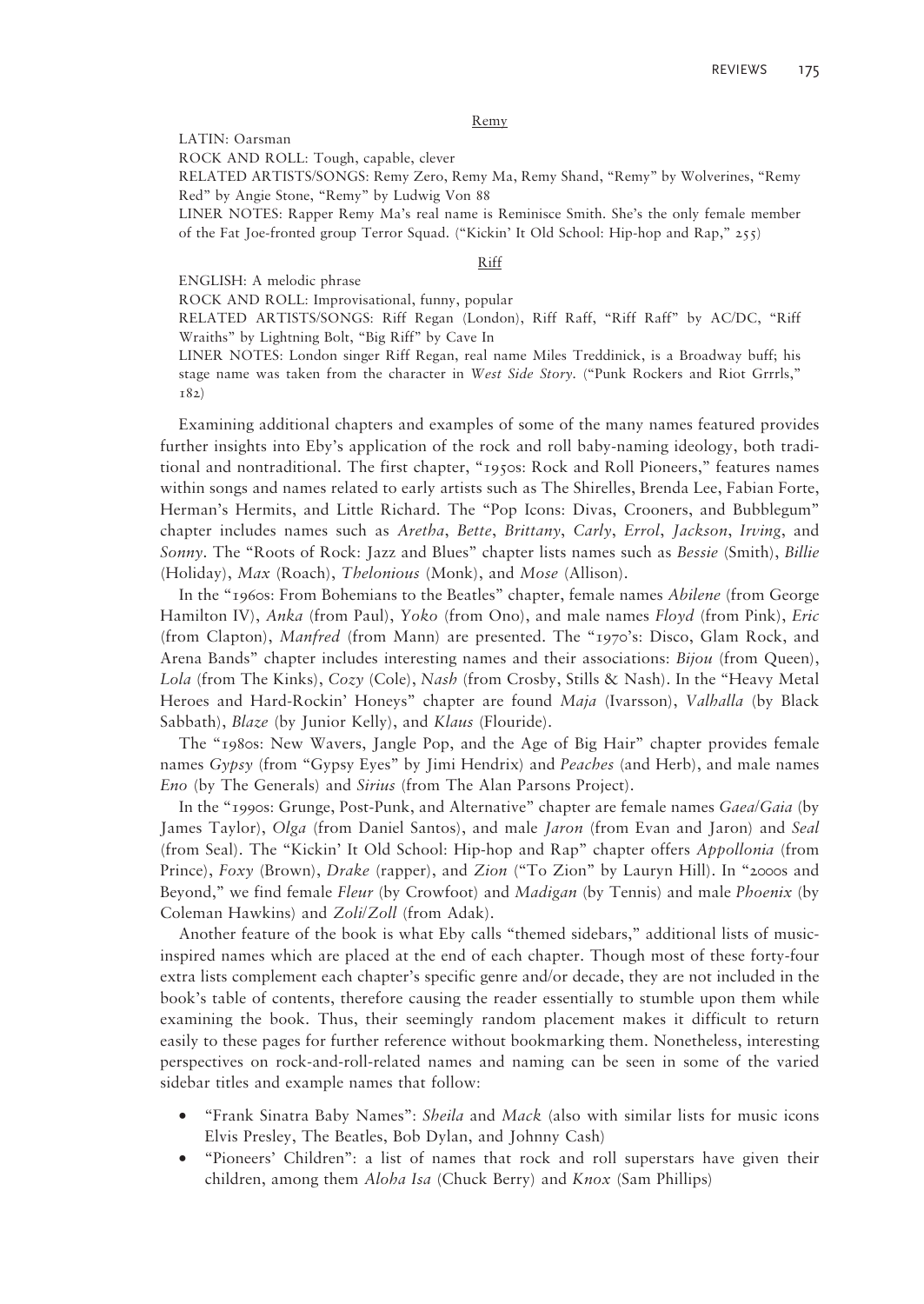- "Just Names: Legends": iconic rock stars recognizable by only one name (*Beyoncé*, *Madonna*, *Elvis*, *Sting*)
- "Diva Name Generator": names derived from lyrics of songs by divas (*Louise*, Aretha's middle name; *Clive*, Whitney's mentor Davis)
- "Famous Guitars' Nicknames" (*Lucille* of B. B. King, *Trigger* of Willie Nelson)
- "Artists Who Go by Their Initials" (k.d. lang, J. Mascis)
- "Names That Make You Want to Sing": names within well-known tunes ("Hey Jude," The Beatles; "Sherry," Frankie Valli and The Four Seasons)
- "Rock and Roll Royalty" (Thin White Duke, David Bowie; Queen of Rock and Roll, Janis Joplin)
- "Famous Rock Couples" (Sonny Bono and Cher, Tim McGraw and Faith Hill)
- "Names That Go Together in Songs": iconic name ideas for twins or younger sisterbrother ("Isaac & Abraham" by Joan Baez, "Susie & Jeffrey" by Blondie)
- "Rock and Roll Place Names" (*Brooklyn*, *Harlem*, *Paris*)
- "Names Not Even Rock Can Redeem" (*Elvira*, *Judas*)
- "Rock Last Names as First Names" (*Orbison* from Roy, *Coltrane* from John, *Jagger* from Mick)
- "The Worst Rock Nicknames": names parents should "avoid . . . at all cost" (159) (*Cannonball*, originally *Cannibal*, from Adderley; *Chubby* from Checker; *Engelbert Humperdinck*).
- "The Best Punk Names for Girls": inspired by female punk rock artists (*Arianna*, *Nomi/ Nomy*)
- "The Punk Name Machine": describes the process of inventing a punk name based on one's childhood nickname or one's name spelled backwards, along with one's particular personality traits
- "The Weirdest Rocker Baby Names": strange but actual names that rock parents have chosen for their children (*Calico* [Alice Cooper], *Fuschia* [Sting], *Puma* [Erykah Badu])
- "Great Rock Double Names" (*Peggy Sue*, *Norma Jean*, *Billy Joe*, *Jerry Lee* [Lewis])
- "Children of Country Stars" (*August* [Garth Brooks], *Shelby* [Reba McEntire], *Tamala* [Tammy Wynette])
- "Indie Rock Kids": names of children of indie rock artists (*Cosimo* [Beck], *Henry Lee* [Jack White])
- "Funk Baby Names" (*Maxyann*, *Starleana*, *Bootsy*, *Jheryl*)
- "Record Label Names" (*Elektra*, *Tamla*, *Mimosa*, *Ajax*)

Other sidebars include various music name quizzes, a list of music artists who have written children's books (most titles with no direct connection to names) and "Nature Names" (a list of plants, seasons, weather-related words, and similar terms that *could* inspire rock artists' songs). The book's index is a list of the 2000-plus names highlighted in the book.

*Rock and Roll Baby Names* is a thoroughly researched, thought-provoking, and useful source of baby-name selections and naming ideas where parents-to-be music fans, both traditional and adventurous, whatever their musical tastes, can discover the perfect name (or nickname) for their future offspring. That name, despite the simplicity or complexity of its selection or formation, will be sure to possess what Eby calls "music snob cred," because "[n]o matter what name you choose, your baby is going to rock" (x).

Personal name researchers can utilize Eby's varied lists of names, their origins and meanings, music genres, and themes, to study the overall popularity, frequency of occurrence, or evolution of selected names across decades, genders, and ethnicities. Such a study, no doubt, would reveal much about the impact of popular culture on naming. Baby names that may actually have been music-inspired and attitudes toward them could provide a very significant and interesting contribution to the field of onomastics.

*Independent Scholar, Hampton, VA* MARGARET G. LEE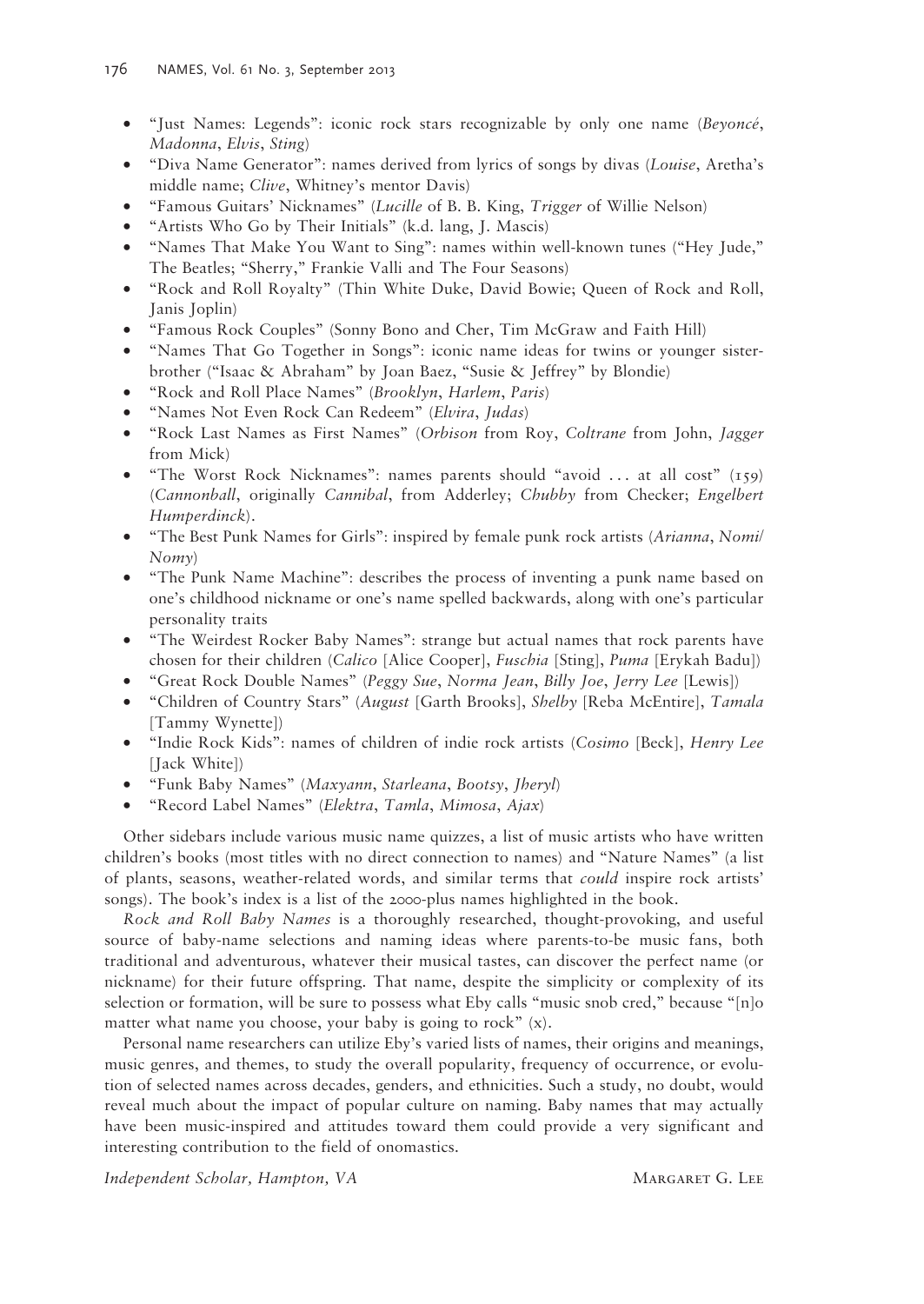**Origin of New York City's Nickname "The Big Apple."** By Gerald Leonard Cohen and Barry A. Popik. Pp. 175. Frankfurt am Main and New York: Peter Lang. Print. 2011. \$48.95. ISBN: 978-3-631-61386-3

This book could have been titled, *All You Ever Wanted to Know About the Big Apple*. If there ever were a prize for onomastic detective work, this would certainly be at the top of the list. Cohen and Popik take us on a journey that involved thousands of pages and hundreds of cited references searching for various terms involving "apple" and how they might apply to the New York City title of *The Big Apple*.

The investigators go back to the nineteenth century to search in newspapers and other sources for references that might have been antecedents for the term. However, the first firm reference cited is that of John J. Fitz Gerald in 1920 overhearing two black stable hands in New Orleans referring to New York City racetracks as the "the big apple." Fitz Gerald published two articles in the 1920s using the term (but without capitals).

Another meaning using *apple* involved the name of a popular dance, "The Big Apple Dance." Some views were that the dance step was the source for the city name. Cohen and Popik do not agree. A further view was that the term came from Broadway shows.

In the 1920s, there was a phrase common in the language, "a big apple." It meant an important person. This was also put forth as a possible source. There was also a suggestion that Harlem Jazz was the source.

The major step in the popularization of the term "Big Apple" referring to New York City was the ad campaign developed by Charles Gillett, president of the New York Convention and Visitors Bureau in 1971. It was a success. The spelling of the term as used by Gillett includes initial capital letters.

Besides the attribution to Gillett, there is a section on evaluation of other views on the source for "Big Apple." One is a French prostitute. Cohen and Popik chased down supposed references to this and other supposed sources and found that they were not supported by facts.

In sum, what we have is a reasonable explanation of the origin of the term for New York City. But we have something more as well. Cohen and Popik have given a lesson in methodology for onomastic scholarship. They show how investigators can go back to original sources to check whether they are accurate (and really exist) and are applicable to the problem at hand. Scholars and others beginning onomastic research might do well to read this research.

*State University of New York, Fredonia* **EDWIN D. LAWSON** 

**Women's Names in Old English.** By Elisabeth Okasha. Pp. 136. Surrey, UK, and Burlington, VT: Ashgate. 2011. \$99.95. ISBN: 978-1-4094-0010-3

In *Women's Names in Old English*, the eighth volume of Ashgate Publishing Company's *Studies in Early Medieval Britain*, Elisabeth Okasha has added a new approach to our understanding of medieval British society. Scholars could more easily identify why Anglo-Saxons assigned certain names to girls and others to boys if the Anglo-Saxons themselves had provided texts explaining vernacular nomenclature. Instead of such contemporary interpretations, however, we have to rely on retroactive efforts to clarify this cultural practice. Conventional explanations have linked the grammatical gender of words underlying the names with the biological sex of the named persons. Okasha's analysis focuses on why the grammatical gender of a name is *not* linked definitively to the biological sex of the person named. Her evidence is based on a list of 289 female names which are carefully screened with regard to sources and to grammatical and biological gender. It is unusual that a negative thesis can contribute as much positive information as this study.

In her introduction, Okasha clearly questions certain onomastic assumptions of earlier scholars, particularly gender specificity in Old English names, indications that Anglo-Saxons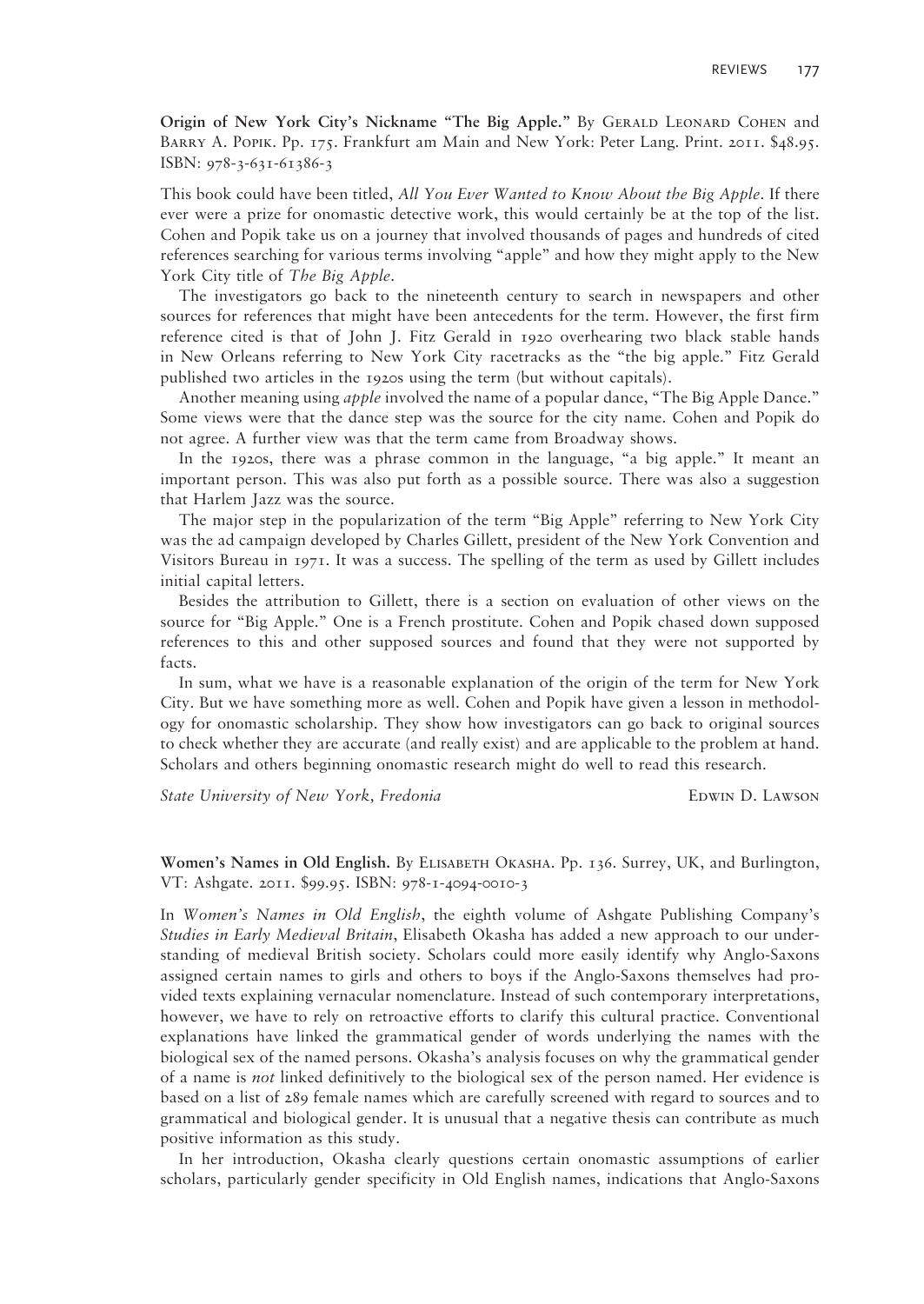viewed certain names as "suitable" for males or females, and the extent to which the meaning of a name element affected the application of the name. Her second chapter, "The Material," comprises about one-third of her text, the heart of her study. Here she lists 289 names that sources clearly identify as belonging to women. This identification is based on such information as titles (for example, *queen* or *abbess*), family relationship (*mother* or *sister*), the use of female referents (*she* or *her*), or recognizable historical allusions. Key written sources include the *Liber Vitae* of Durham and Hyde, Old English wills and charters, and numerous historical works in both Old English and Latin.

What does Okasha omit from her study? Most significantly she omits literary texts, because poets may create imaginative constructions rather than utilize actual female names. Of the five clearly female persons in *Beowulf*, for example, Okasha includes only Hildeburg, justifying this inclusion because the name also occurs in three historical sources. Names appearing only in later medieval sources are excluded because spelling and case structure may have been Normanized after the Conquest.

The grouping of names under alphabetized headwords simplifies the reader's crossreferencing. Each example of a particular name is identified according to its source, the location of the name within the source, and the grammatical gender of the name, identifications to which Okasha refers later in her study. In Chapter 3, these names are classified according to the number of themes or elements (generally specific nouns or adjectives) from which the names are formed: di-thematic names combining two elements and mono-thematic names being formed from a single element. The classification system creates three lists of themes or elements from which names are formed. These theme words are further identified according to part of speech, gender (of nouns), and meaning; this information can be applied to the more detailed lists of nouns in Chapter 2 and to the explanatory analysis in following chapters. Themes are classified to indicate whether they supply the second or first element of a dithematic name, or the single element of a mono-thematic name. Variations in name structures show clearly in comparing two examples of elements that appear in all three lists, *hild*, meaning "war," and *cwen*, meaning "queen": *-hild* is the second element in *Cwenhild*, the first element in *Hildeburg*, and the stand-alone element in the mono-thematic *Hild* or *Hylda*; *-cwen* is the second element in *Leofcwen*, the first element in *Cwenburg*, and the one element in *Cwen.*

Although Chapters 2 and 3 supply a major part of the scholarly research on which Okasha's theories rest, the later chapters probably offer Old English linguists more interesting insights on links between women's names and linguistic complexities. Okasha's discussions of the second name-elements in di-thematic female names swirl around examples of grammatically feminine elements which appear in both male and female names, male and neuter elements which complete female names, and elements whose sources could be adjectives or nouns of different grammatical gender. The analysis of di-thematic names in Chapter 4 is carefully sprinkled with qualifiers like "usually but not always," "not necessarily," and "traditionally associated [...] although not always exclusively so"  $(75)$ . These ambivalent qualifiers echo the underlying principle of the author's study: certainty is not always possible in linking the grammatical gender of a name-element with the biological sex of the person named, a principle not generally accepted by earlier scholars.

Mono-thematic names are less numerous than di-thematic forms, but their etymology is often more open to conjecture because of uncertainty concerning the case of a name in its context and because of similar names for persons who are clearly males. Such uncertainties affect decisions about the spelling of the headwords and about the relationship between grammatical gender and biological sex. Origins of mono-thematic names seem to be of four types: a direct relationship with Old English words (which may show links between meaning and name), shortened forms of di-thematic names (the retention of either the first or second element), hypocoristic forms of one element in a di-thematic name (that is, an element that has been changed in some way, for example *Cilla* from *Ceolswith*), or nicknames, an example of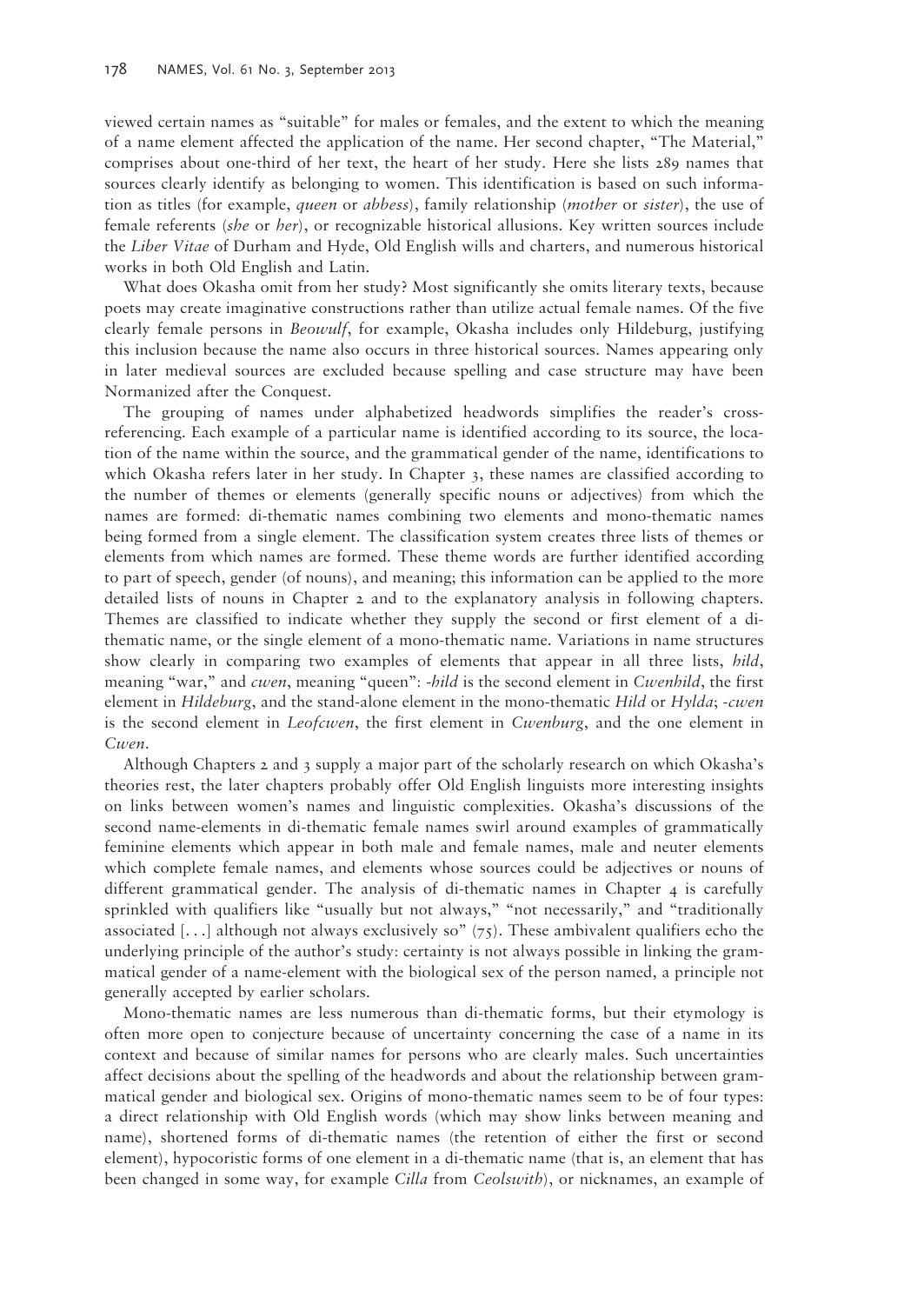which is cited from Bede's *Historia Ecclesiastica* where Bede relates that Æþelburg was also called *Tate* "Beloved" as "another name" (87).

Although Okasha herself had in the past produced numerous studies on medieval inscriptions, those investigations did not fit within the parameters she had set for this current study of origins of names. However, in her chapter on "Some Implications" she applies her onomastic theories about gender specificity to inscribed rings to explain anomalies such as the feminine gender of the name of the owner inscribed in a finger-ring clearly too large for a woman — or the male gender of a name in a finger-ring too small for a man's hand. She also explores questions raised by names inscribed on gravestones, memorial plates, and coins. One problem noted in this chapter foreshadows concern troubling to feminist linguists today: the generic ambiguity of Latin *homo* or Old English *man(n).* Both of these words are literally translated as "man," a translation which creates problems in identifying an Old English name as female. Modern writers have a similar problem in handling inclusive language, a problem that did not seem to plague the medieval world.

The meaning of a name-element, like its gender, is not a primary consideration in establishing the biological sex of the person named. For example, *hild* (feminine noun meaning "war") and *wulf* (masculine noun meaning "wolf") both seem more relevant to men than to women, but they are more commonly used in forming female names. Moreover, a number of dithematic names blend two elements with contradictory meanings, for example, *Friþuhild*  "Peace-battle" and *Ecgfriþ* "Sword-peace."

What can we conclude about Anglo-Saxon parents who were considering a name for a female child? If they wanted a family name, historical records of royal houses show some name repetition, but primarily for males in noble families. Nicknames might have been given to children who already showed certain traits or to children whose parents had certain hopes for them. However, although there were no lists of gender-specific names, parents would almost certainly have wanted a name that was "traditionally" suitable for a girl, and, as Okasha has suggested, the number of such suitable names was limited during the Anglo-Saxon period.

*Notre Dame of Maryland University* **MARIE MICHELLE WALSH, SSND** 

**In the Beginning was the Name: Selected Essays by Professor W. F. H. Nicolaisen**. Edited by Ian Fraser, Alison Grant, Arne Kruse, Bill Patterson, and Doreen Waugh. Pp. xx + 393. [Edinburgh]: Scottish Place-Name Society. 2011. No price listed (PB). ISBN: 978-0-9565172-2-7

For many years W. F. H. Nicolaisen has been scholar, teacher, mentor, and an inspiration to those of us who work in onomastics. In this collection, his colleagues at the Scottish Place-Name Society have gathered thirty-three of the more than three hundred articles he published between 1957 and 2008. In addition, he is the author or co-author of four books and has served as editor of eleven collections. The bibliography at the end of the book  $(376-393)$  runs to eighteen pages, and it does not include the many reviews and one-page pieces (more than 230 each).

Wilhelm Fritz Hermann Nicolaisen was born in Halle, Germany, in 1927. In his early years, as he explains in the autobiographical essay which opens this collection, he was known as Putzi and then Willi, and in his early adulthood as Wilhelm. Willi studied Comparative Linguistics, English, German, and Folklore at several universities in Germany and in Britain. As an exchange student in England (King's College Newcastle), he "was immediately and without being consulted in the matter" called Billy by professors, fellow students, and his landlady. He went back to Germany to complete a D.Phil. from Tübingen in 1955, then back to Scotland for a B.Litt. from the University of Glasgow in 1956. There, at some point, he cannot remember exactly when, someone started calling him Bill, and he has been Bill ever since, especially in English-speaking settings, and even those he met after 1951 in Germany call him Bill. The evolution of his name certainly influenced his decision to make name study his lifelong career.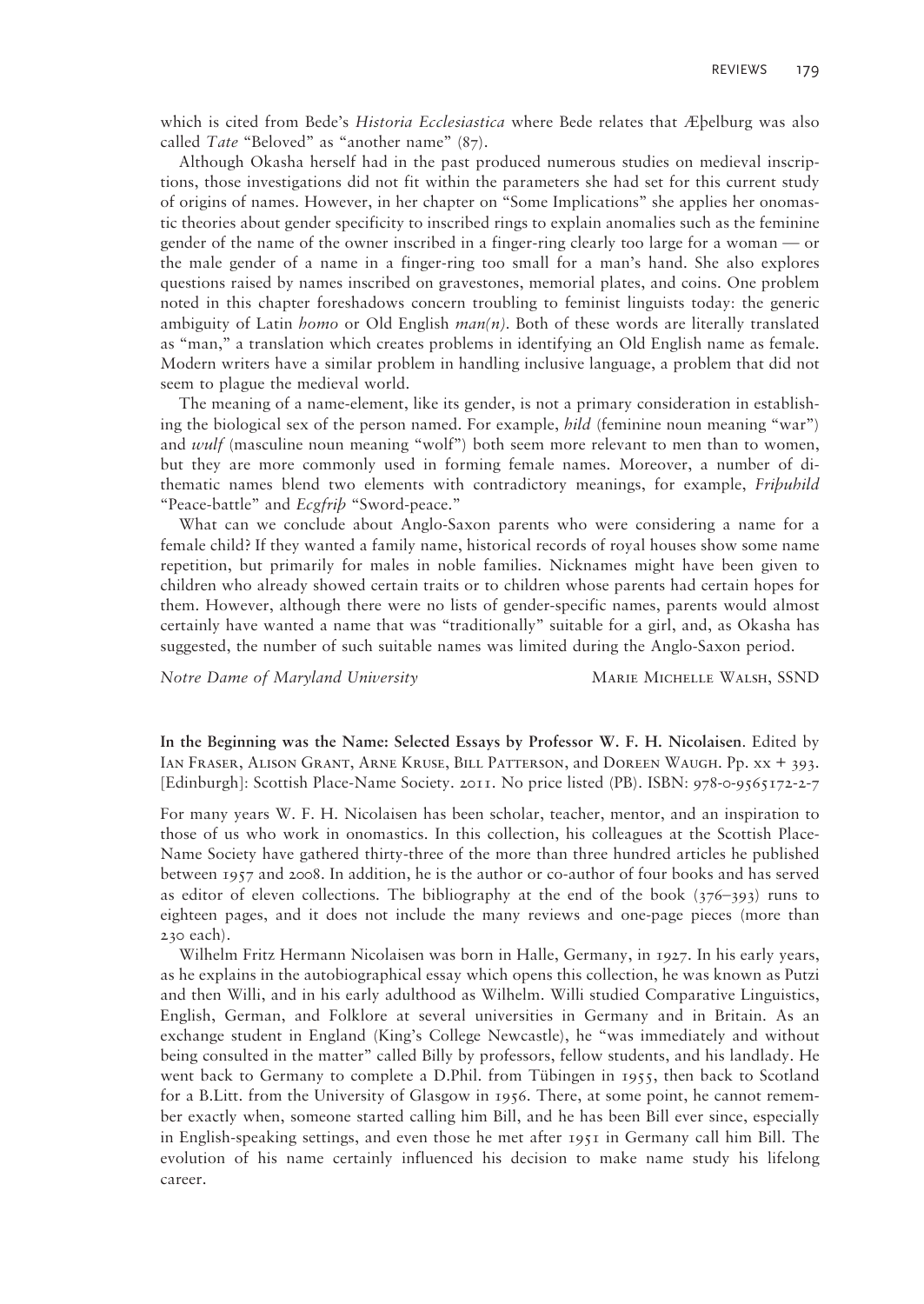Nicolaisen's thesis at Glasgow was "Studies on Scottish Hydronymy." In 1956 he joined the School of Scottish Studies of Edinburgh University and remained there for thirteen years as director of the Scottish Place-Name Survey. In 1969 he accepted a position as Associate Professor of English at the State University of New York in Binghamton, where he remained until his retirement in 1992. That year he returned to Scotland and has been active ever since in place-name and folklore studies at the University of Aberdeen. During his time in the United States, he was a constant presence at meetings of the American Name Society and served as its president in 1977. He also headed up the Place-Name Survey of the United States (PLANSUS) for several years.

Nicolaisen's 1976 book (2nd edition 2001) brought together in a coherent narrative most of the work he had done prior to 1976. In some ways the present collection is a sequel to that book, so all but four of the essays are those that were published after 1976, and all of them are as they appeared in the original form. They cover a wide range of topics. Most of them deal with names in Scotland, but some are concerned with general and theoretical topics, and essays on European toponymy, folklore, and literary onomastics round out the collection. The first, mentioned above, is a personal essay which provides the allusive subtitle of this anthology: "An Onomastic Autobiography, or, In the Beginning was the Name." It was originally published in this journal, a Festschrift honoring Professor Nicolaisen, guest-edited by Michael McGoff (*Names* 47 [September 1999]). Included are nineteen photographs tracing his life from 1927 on.

In addition to *Names*, fifteen other journals, six books, and three Festschriften are the original places of publication of the essays selected for this collection. It is to the credit of the American Name Society that six of the articles included appeared in our journal; the next highest number for single journals are three for *Nomina* and two for *Scottish Studies*.

After the initial autobiographical account, the order of essays is chronological, starting with "The Semantics of Scottish Hydronymy" (*Scottish Studies* 1 [1957]). Here Prof. Nicolaisen classifies the names of streams in a variety of ways, starting with the characteristics of the water: color, taste and smell, temperature, noise, and effect; numerous examples are included. Then are the characteristics of the water-course: length and size, form of the bed, speed and movement, and geological nature of the bed. Then there are the surroundings of the watercourse: terrain, vegetation, human institutions, and much more. While the emphasis in this essay is on the semantic, or lexical, background to the name, elsewhere, as we shall see, Nicolaisen is insistent that names are "onomastic" and not lexical items.

Reflecting Prof. Nicolaisen's main concern throughout his career, all but a handful of the articles — twenty-four in all — are in some way about names in Scotland or use Scottish names as examples to make a more general point. "Falkirk" is the thirty-first of thirty-two "Notes on Scottish Place-Names" published in *Scottish Studies* from 1958 through 1969. This article (*Scottish Studies* 13 [1969]), the only one of the series in the present collection, traces the name from its first citation in *c*. 1160 as Gaelic *Egglesbreth*, translated into Latin as *Varia Capella* by 1166 and Norman French as *La Veire Chapelle* by 1301. The English form *Faukirk* (1298) seems to have come along at about the same time as the French. The element *fau* or *faw* in Middle English means "variegated, of various colors," and in all four languages the meaning is "spotted church," probably referring to the color pattern of the stone with which the original church was built. The form *Falkirk*, with its unhistorical -*l-*, appeared in 1458, and that form has prevailed since, with the pronunciation of the first element as "fall," except, according to Nicolaisen, in the town itself (which is between Edinburgh and Stirling), where /fawkirk/ prevails. This article is a fine example of the way Prof. Nicolaisen utilizes the historical record and shapes it into a coherent and well-reasoned essay.

Nicolaisen's grasp of the full range of Scottish toponymy is evident in this volume. Several articles discuss names brought from Scandinavia, especially to the northern islands. In "Scandinavian Shore Names in Shetland" (*Svenska Landsmål och Svenskt Folkliv* 106 [1983]), he shows through numerous examples the close correspondence between coastal place names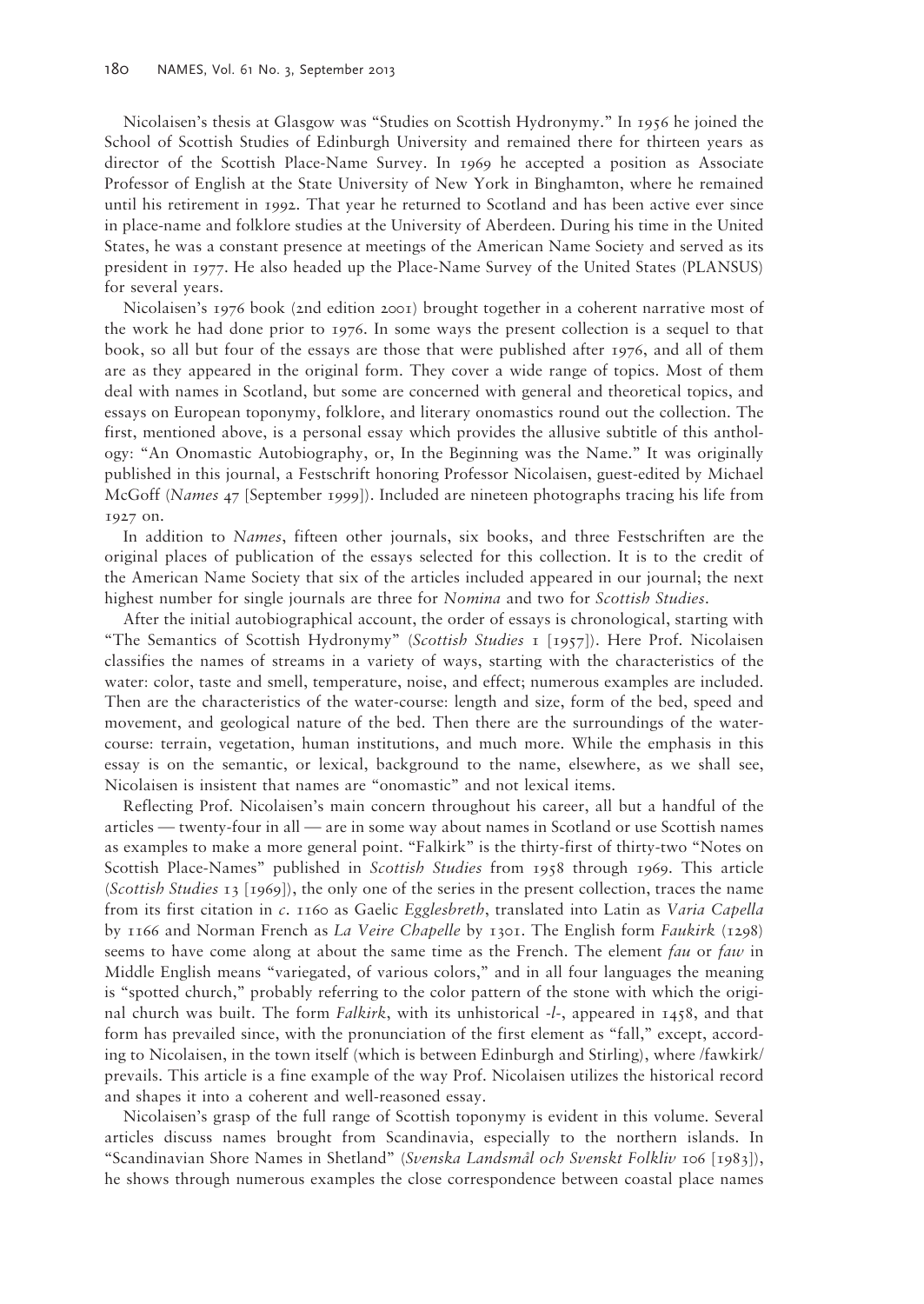and Old Norse words, noting that there is an "onomastic sub-dialect" of Old Norse in Shetland. Nor does he neglect pre-Norse names in Scotland, with, for example, "Perspectives on the Pre-Norse Languages of Orkney" (*Sea Change: Orkney and Northern Europe in the Later Iron Age AD 300–800* [2003]) and, to show that he is not limited to place names, "Pictish Place-Names as Scottish Surnames: Origins, Dissemination and Current Status" (*Nomina* 15 [1991– 1992]). These are only a few examples of how Prof. Nicolaisen has mastered the subject of names in Scotland.

The collection features three essays on literary onomastics, in two cases on writers in Scotland. "Landscape as Plot: Place-Names in R. L. Stevenson's Fiction" (*Onomata* 16 [2000– 2001]) and "'A Change of Place is a Change of Fortune': Place-Names as Structuring Devices in Chaim Bermant's Novels" (*Nomina* 24 [2001]). (Bermant, 1929–1998, was a Jewish writer living in Glasgow.) A third essay, "Names as Intertextual Devices" (*Onomastica Canadiana* 68 [1986]), is largely about the works of Sir Walter Scott but is more general in its approach. Intertextuality, a critical approach popular in the 1980s, shows how authors refer to other texts. Here he shows how Scott uses names from, for example, Shakespeare (*Rosalind*, *Desdemona*, *Rosencrantz*, *Banquo*, etc.) with the expectation that the reader would recognize the name and understand the context. But Scott also uses names from the Bible, Chaucer, the Arthurian Legend, Ben Jonson, and many others. For the modern reader, Nicolaisen suggests, many of these allusive names may no longer be recognized, resulting in "a kind of intertextual no-man's land, and a deplorable, though inevitable, loss of textuality as well" (184).

An assumption in every essay in this collection is that onomastics relies on theory. Though each essay has plenty of examples, they are not mere lists. Throughout, Nicolaisen carefully distinguishes between the lexical and the onomastic content of a name, and he frequently points out that few names exist in a vacuum but in a "system." In "One Name but Many Systems," his contribution to a 1996 Festschrift, *You Name It: Perspectives on Onomastic Research*, he takes the name of a small hamlet, *Hatton of Fintray*, and shows the several ways it fits into many systems: 1) it individuates this place from all others, the element *-ton* being part of a system common throughout Scotland (and England) to indicate a settlement; 2) *Hat-*, though lexically opaque, becomes clear when the early form *Hallton* is identified, indicating a large building or hall (other places throughout Scotland are called *Hatton*); 3) the pattern *X of Y* is also common in Scotland; 4) the *-trey* of *Fintray* is a generic, Gaelic for "town" or "home," cognate with Welsh *tref*; 5) finally, *fin-* is from Gaelic *fionn* "white." This brief summary does not do justice to the brilliant way that Prof. Nicolaisen sets forth the evidence and reaches the conclusion that not only explains the origin of the name but shows how it fits into several systems of naming.

Several of the essays are devoted more specifically to name theory. In "Names as Verbal Icons" (*Names* 22 [1974]) he begins with the basic observation that names reflect at least three levels of meaning: 1) *lexical*, the dictionary meaning of the word or phrase, 2) *associative*, the reason why this feature has this name, and 3) *onomastic*, "the meaning of a denotative name as a name [. . .] but no longer dependent" on lexical and associative elements. He summarizes this by saying that naming is "the process by which words become names by association"  $(74)$ . Another essay, "Semantic Causes of Structural Changes in Place-names" (*Norna–rapporter* 34 [1987]) reiterates the need for a theoretical approach to name study: "[T]here is undoubtedly a great need for innovative thinking if we wish to convince ourselves, each other, and especially our colleagues in other disciplines that the study of names is not just the study of words with peculiar additional characteristics. In other words, it is absolutely essential that we must provide the theoretical underpinnings for what we do" (199). In "Maps of Space — Maps of Time" (*Names* 32 [1984]), Nicolaisen points out that place names have "a definite locus and can be pinpointed on a map by coordinates." They "have a definite 'there,' answering the question 'where?'" But they also have a "then" to answer the question of "when?" Over time — and in the case of Scotland, centuries — names have continuity of existence. Some have changed so much that the original lexical level has been lost and in some cases the original language, but "their very capacity to be lexically meaningless while onomastically functional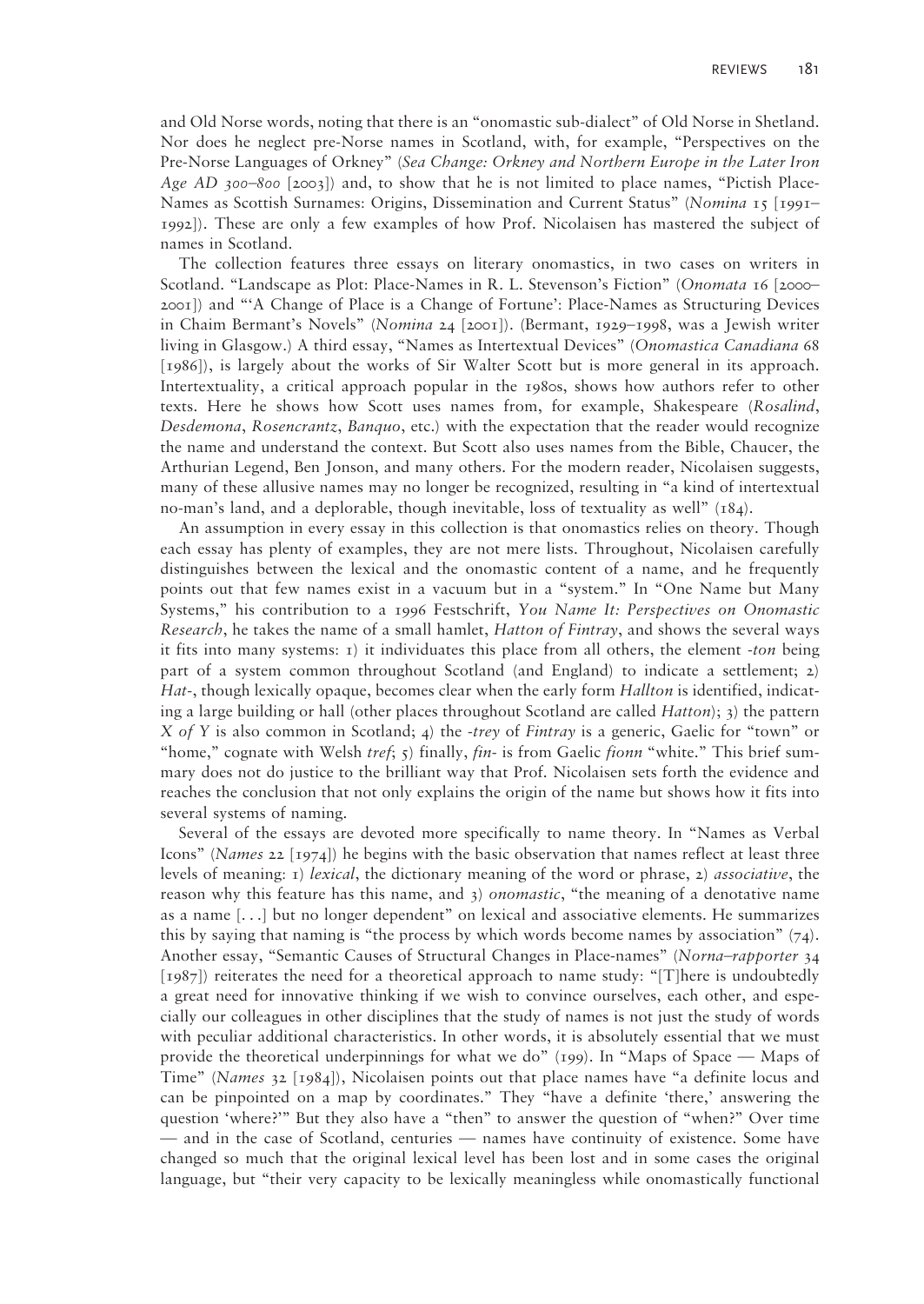has given them a remarkable power of survival." In an article in *American Speech* (58 [1980]), "Onomastic Dialects," Nicolaisen departs from his Scottish focus to write about generics in America. Much of this is about the use of a variety of words for similar features, such as *creek*, *kill*, *branch*, *brook*, *run*, and so on, depending on the part of the country. This is often pointed out by other writers as well.

Throughout this collection, Nicolaisen maintains — as he has maintained throughout his career — that onomastics should be regarded as a discrete discipline, not a sub-discipline to linguistics, geography, history, or any other field of study: "a rigorously onomastic onomastics, i.e., a truly name-centred study of names" (209). The essays make clear this approach even when he does not specifically state that principle. This is not to say, however, that name study does not serve other disciplines, especially history, in determining settlement patterns and the early presence of speakers who left evidence through place names. Even surnames play a role. One interesting essay shows how surnames can tell us much about popular culture in an earlier time: "Surnames and Medieval Popular Culture" (*Journal of Popular Culture* 14 [1980]). "The act of naming and the use of names," Nicolaisen says, "are [. . .] aspects of culture-bound behaviour on a 'popular' level, in the broadest sense of that term," since rarely are these given as "official decrees or sanctions" (82). In this essay, he gives numerous examples of Scottish surnames derived from place names and from occupations.

The overwhelming focus of this book is place names, with, as earlier observed, an occasional foray into literary onomastics. But Bill Nicolaisen has been active in other fields, too, and that interest is reflected in two excellent pieces on folklore. In both cases the emphasis is on names as well as on folk tales. In "The Past as Place" (*Folklore* 102 [1991]), he observes that folk tales take place in "ahistorical" or "narrative time" (243) and most often refer to places in the most general sort of way: "On the edge of a large forest," "In a certain village," "In a large castle," "In a cottage on a hillside," to name a few of his examples  $(245)$ . Even when places are named, as in "The Town Musicians of Bremen," they are places in the most distant and ahistorical past. Another essay, much earlier, "The Prodigious Jump" (*Volksüberlieferung: Festschrift für Kurt Ranke* [1968], talks about the numerous examples in folklore recounting an impressive leap from one high spot to another or across a wide space. This is a common folklore device (F1071 in Stith Thompson's Folk Motif Index), but Nicolaisen's contribution here is how this motif has given rise to place names. Examples in Scotland include *Soldier's Leap* in Perthshire, also known as *Randolph's Leap*; *MacRanald's Leap*, near Loch Ness; and *Tinker's Leap*, in Kirkcudbrightshire (now the county of Dumfries and Galloway). In all cases, a narrative tells of a person being pursued and in desperation risks all and jumps a great distance. The narratives, often quite detailed but generally not provable, followed the names. Nicolaisen has found examples of this type of name in Ireland (*Maggie's Leap* in County Down); Norway (*Riddersprange* "rich farmer's leap"); Germany (*Rosstrappe* "horsefootprint"), where the emphasis is on an alleged hoof print at the edge of a chasm, supposedly left by a horse in its jump to the other side; this is in the Harz region); and the United States (*Brady's Leap*, in Portage County, Ohio, over the Cuyahoga River [not found in GNIS]; Samuel Brady leaped some 24 feet to escape pursuing Indians). Nicolaisen concludes that the similarities of many of these stories, especially *Soldier's Leap* and *Brady's Leap*, mean that they are the same story, whether transferred or from a deeper psychological level. All is needed is two rocks in need of a name and a local hero — real or imagined — to make the narrative convincing.

This collection is but a sample of the richness of the scholarly contributions made by W. F. H. Nicolaisen over a long period of time, and this review gives only a sample of what is in the collection. All of the articles are fully documented, mostly with primary sources, and are written in a relaxed though sometimes dense style that has characterized his work over a half-century. It is to be hoped that academic libraries and serious students of onomastics will purchase this book, which summarizes the brilliant career of a scholarly, caring, and charming man.

*University of South Dakota, Emeritus* Thomas J. Gasque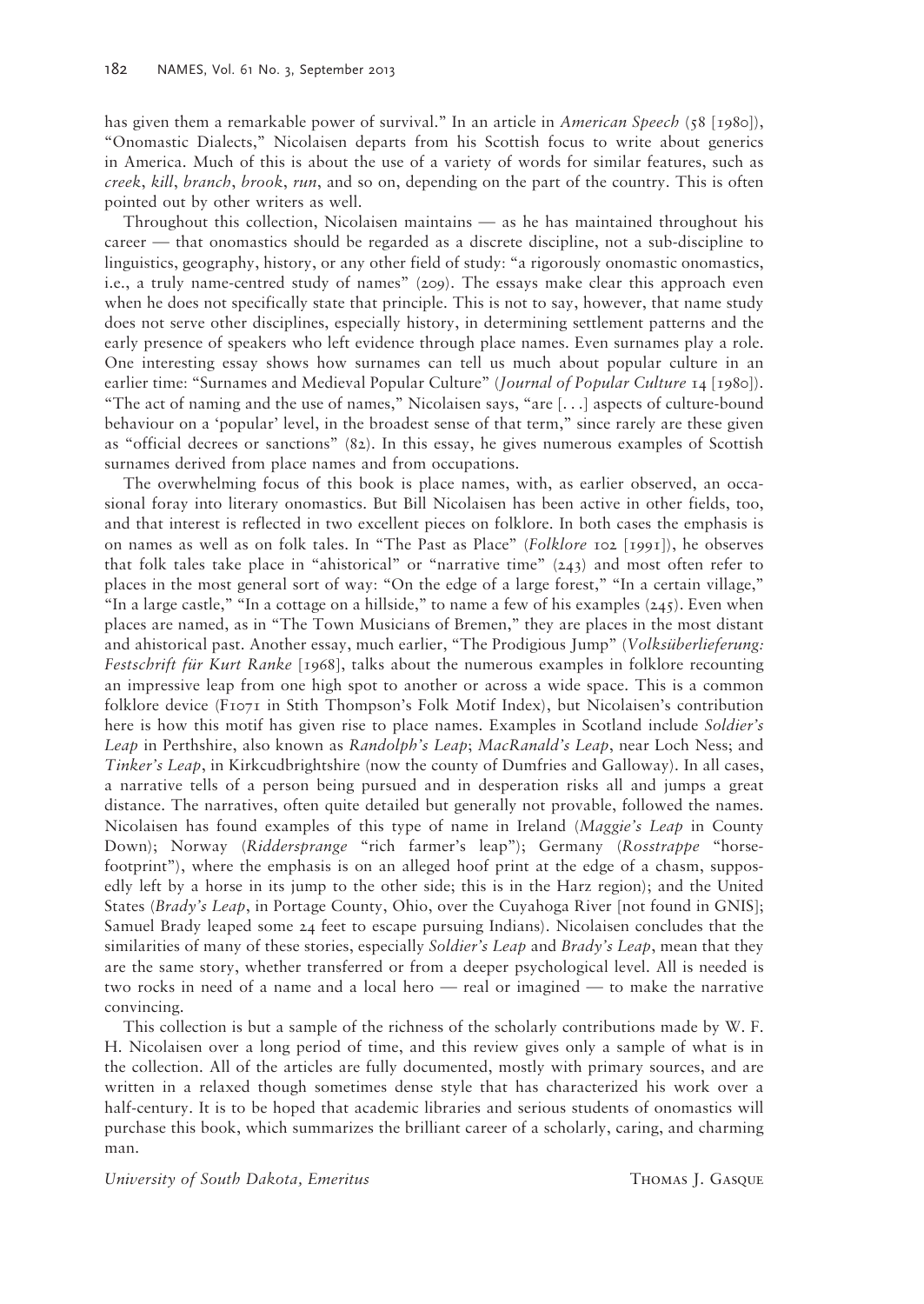**Familiennamen im Deutschen: Familiennamen aus fremden Sprachen im deutschen Sprachraum.**  Edited by Karlheinz Hengst and Dietlind Krüger. Pp. 673. Leipzig: Leipziger Universitätsverlag. 2011. \$103.00 (HB). ISBN: 978-3-86583-500-0

As the title of the work suggests, this collection of articles examines familial surnames found today in modern Germany. As this linguistic breadth of this reference attests, the onomastic panorama of this central European nation is surprisingly vast, thanks to a long and varied history of immigration and settlement. Consequently, whether one's area of specialization is German or Italian, Portuguese or Chinese, this publication has something to satisfy the linguistic interests of name scholars across the globe.

For navigational ease, the book's twenty-six articles have been organized according to language family and divided into the following eight different segments: 1) Germanic; 2) Baltic; 3) Slavic; 4) Romance; 5) Finnouric; 6) Greek; 7) Turkish; and 8) languages outside of Europe. The decision to group the chapters according to language family was a very wise one. Although at times this structural consistency meant that certain points were needlessly repeated within a single section, generally speaking this organizational strategy allows readers to easily and efficiently compare onomastic trajectories both within and across language families. Further facilitating such cross-linguistic comparisons is the fact that each chapter has the same basic internal organization.

Generally speaking, each chapter not only offers detailed information about the specific linguistic features of the most frequent surnames appearing in the German nation. In addition, the chapters also contain such useful extralinguistic information as the unique immigration and settlement patterns of each ethnolinguistic group, and the official laws governing the maintenance and/or assimilation of foreign surnames into the German language. Of course, as is almost always the case with a collection of essays, the contributions in this reference exhibit a rather broad qualitative range.

On one end of the continuum were some exceedingly disappointing contributions such as R. Szczepaniak's chapter, "Englische Familiennamen in Deutschland" ("English Family Names in Germany") (81–100). By lumping together the history of immigration from Great Britain, Northern Ireland, the United States, Canada, Australia, and New Zealand, this chapter fails to adequately consider the differential impact which these nations have had upon Germany's surname inventory. Even more disturbing was the profound level of historical naïveté or ignorance which this chapter displayed. For example, to explain the heterogeneity of British surnames, the following euphemistic depiction is offered:

die seit der Vereinigung Großbritanniens im 17./18.Jh. fortschreitende Anglisierung der keltischsprachigen Bevölkerung führte auch zur Bereicherung des englischen Nameninventars um keltische Familiennamen, die oft lautlich angepasst wurden. (87)

[since the unification of Great Britain in the seventeenth and eighteenth centuries, the advancing anglification of the Celtic-speaking population has also enriched the English onomastic inventory with Celtic family names which were often phonologically assimilated].

The fact that this process of linguistic assimilation has been accompanied by centuries of socio-cultural oppression resulting in the gradual extinction of many indigenous languages is, however, completely ignored. While the author's condensation of surname histories across multiple nations may be excused as a necessary by-product of rhetorical brevity, such grave historical misrepresentations are much harder to condone.

In marked contrast to this contribution, the vast majority of the other chapters featured in this reference are to be commended for their superior rhetorical style, methodological elegance, and analytical prowess. In particular, sections two and three on family surnames in the Baltic and Slavic languages are found to be exceptionally informative. Accordingly, naming scholars with a particular interest in contact between East and West European languages will no doubt find this reference to be a particularly satisfying read. To a certain extent, the superiority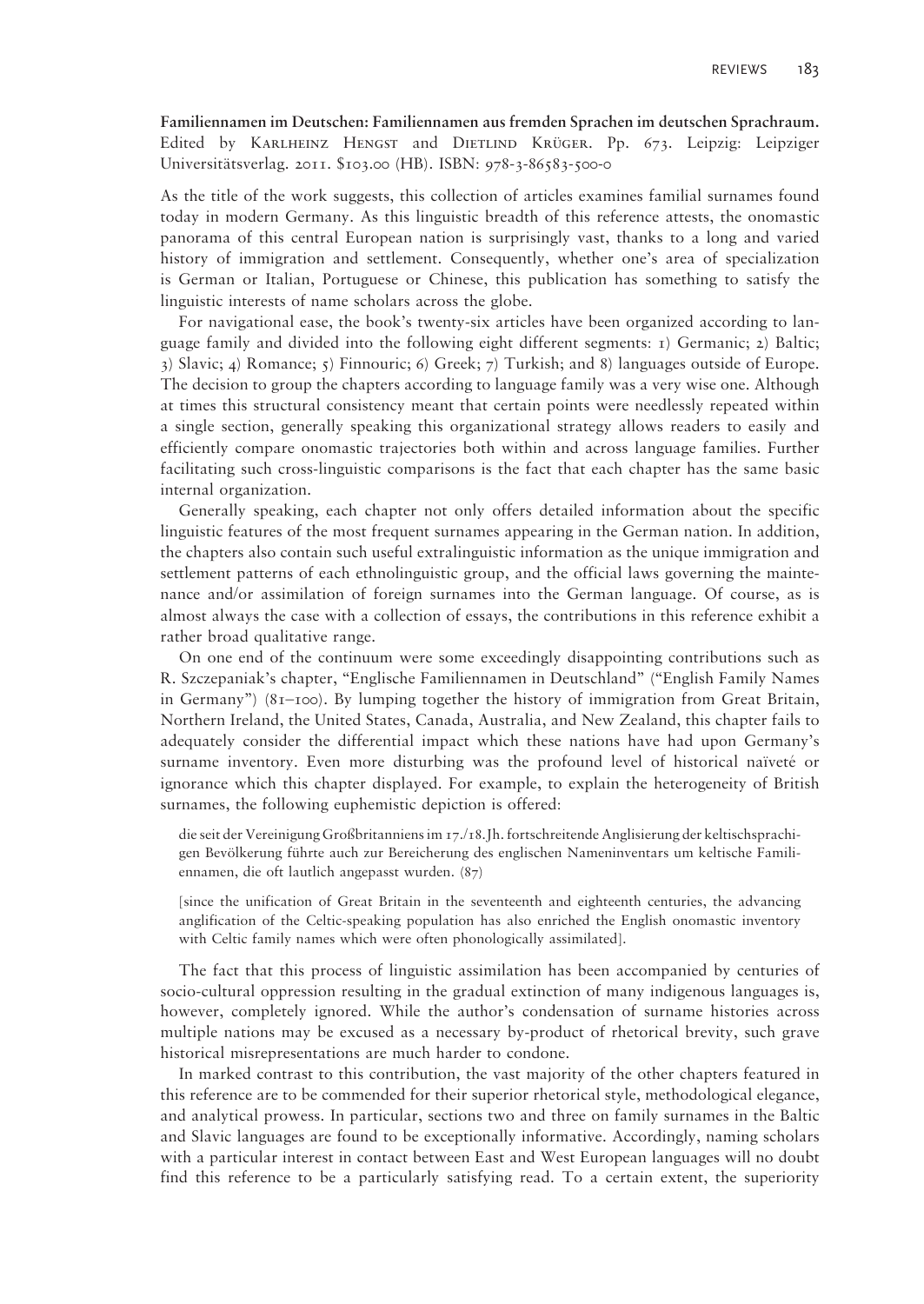of these sections comes as no great surprise, given the fact that some of the best and most prestigious centers for European onomastic research are located in the former East Germany.

The fact that the bulk of this book concentrates upon East European immigrant languages not only reflects the scholarly interests of the contributors, however. It also mirrors the immigration patterns of modern Germany. According to the national census (www.destatis.de), Germany has recently experienced one of the greatest increases in immigration since the end of WWII. The majority of these newcomers are from the eastern regions of the European Union. For example, in 2011 alone, more than 50,000 Poles and nearly 14,000 Hungarians relocated to Germany. In view of these demographic trends, the thematic distribution of this work was largely pleasing.

By the same token, the fact that comparatively little attention was given to German surnames of Turkish origin was extremely disappointing. Whereas section three on Slavic names had nine different chapters and comprised 166 pages, section seven on Turkish surnames contained a single thirteen-page chapter. As many readers may know, with more than two million residents, the Turkish-speaking population has remained one of the largest and most influential minority groups in Germany nation since the end of WWII. Consequently, K. Kreiser's contribution (503–520), though excellent, was simply not enough. Chapters examining the onomastic contributions of other ethnolinguistic immigrant groups from the Islamic world would have been expected.

For example, given the fact that Germany is also home to a sizable number of Kurdish immigrants, a chapter examining the differential impact of this community on Germany's stock of surnames would have been appreciated. This comment relates to a general criticism of the work. Not enough time and attention are devoted to examining the impact of surnaming traditions from the ever-increasing number of German residents from Africa, Asia, and the Middle East. Although some attention is given to these groups in G. Rodriguez's admirable chapter "Neue Familiennamen in Deutschland seit der zweiten Haelfte des 20. Jahrhundreten" ("New Family Names in Germany since the Second Half of the 20th Century") ( $521–568$ ), far more attention could have been given to these newer naming traditions.

This having been said, when one considers the fact that this mammoth work already spans 673 pages, the fact that this reference may leave some readers wanting more can only be considered a major accolade. Indeed, in view of the many obstacles which the editors and authors faced while putting together this collection, this German-language reference is truly a personal and professional success. In the final analysis then this collection makes an excellent contribution both to the study of modern surnames in general and German language studies in particular.

*University of Cologne* **I. M. Nick** 

**Literary Names: Personal Names in English Literature.** By Alastair Fowler. Oxford: Oxford University Press. 2012. Pp. 283. £19.99; \$35.00 (HB). ISBN: 978-0-19-959222-7

Although publications in place names and personal names appear with relative frequency, literary onomasticians often find that they need to search out fresh resources for their study. Some of these focus on individual authors and their works, while others address the field more broadly. In *Literary Names*, Alastair Fowler adapts a combination of approaches to address the historical, theoretical, and applied use of names in literature, primarily in English but with additional examples from Latin, Greek, French, and Italian. The results provide a welcome new text for literary names scholars.

Fowler is particularly well prepared for such a project. Regius Professor Emeritus of Rhetoric and English Literature at the University of Edinburgh and previously professor of English at the University of Virginia, he is a specialist in the English Renaissance and the author of numerous texts, including an annotated edition of *Paradise Lost* (rev. 2nd ed., 2007), *Renaissance*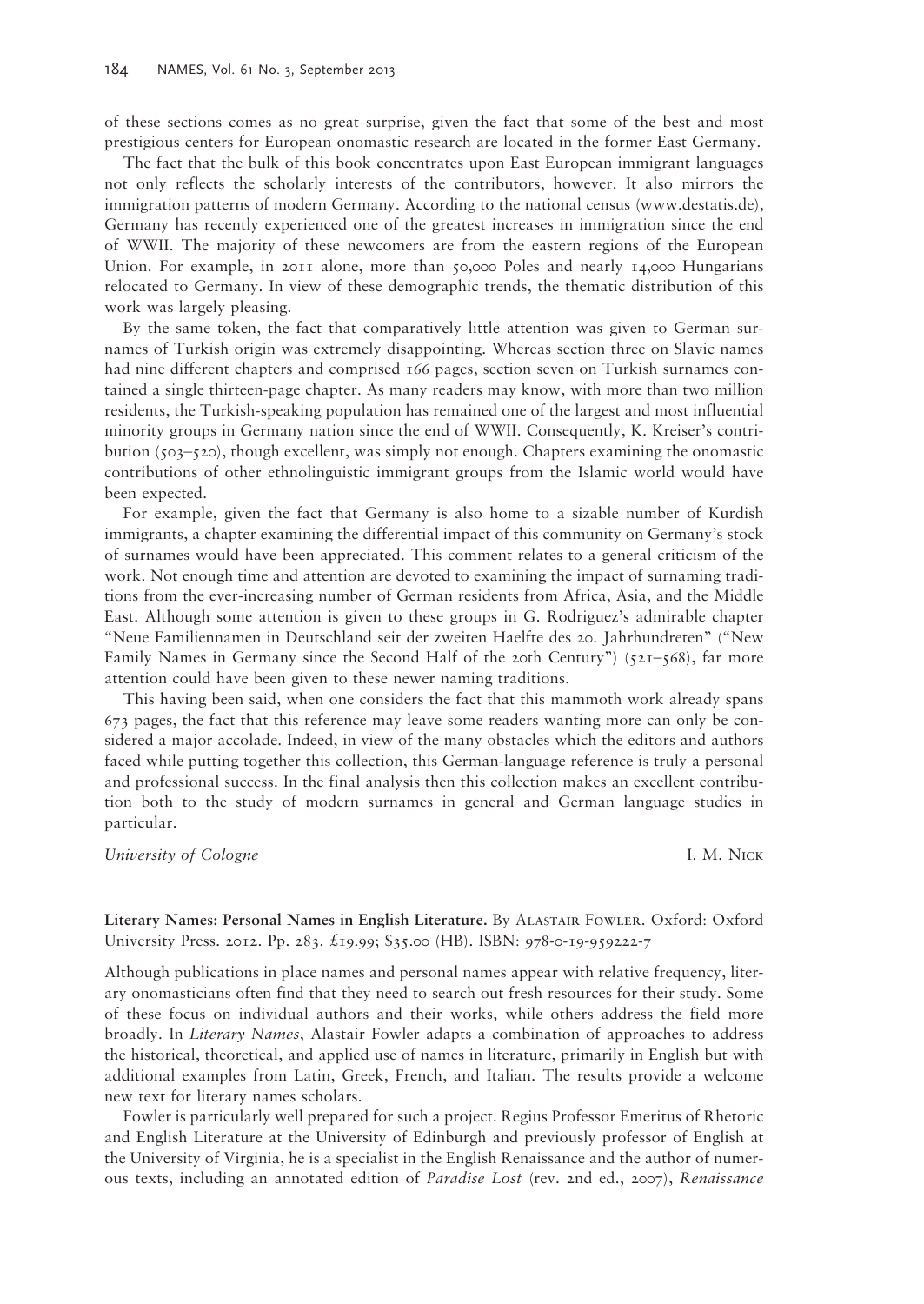*Realism: Narrative Images in Literature and Art* (2003), *A History of English Literature* (1987), and *Triumphal Forms: Structural Patterns in Elizabethan Poetry* (1970). Drawing on the wealth of his background, *Literary Names* is an expansion of the Witter Bynner lecture he gave at Harvard University in 1974 and the F. W. Bateson lecture at Oxford in 2008.

Describing his book, Fowler proposes it as "a series of interrelated essays exploring how names have functioned in literature," rather than "a definitive or systematic treatise" (vii). Nonetheless, a clear architecture is intended. Chapters 1, 2, 4, 7, and 9 provide broad discussion of the field of literary onomastics, while interspersed are chapters devoted to individual authors: Spenser; Shakespeare; Milton; Thackeray, Dickens, and James; Joyce and Nabokov. Material is introduced chronologically, in a sequence advancing Fowler's premise that attention to names in literature varies across time. "[N]ames mattered more in Renaissance literature, and more diversely" than in later periods, he argues, even though, with the development of vernacular literature, "the associative content of names has greatly increased" as literature itself has developed and with it the potential for self-reflexive allusion (vii, 234).

In addition to the ten numbered chapters in its body, the book includes a preface (vii–viii), a table of contents, a list of abbreviations, and an introduction  $(1-9)$ , all prefatory, as well as an afterword (233–234), a rudimentary glossary of fifteen items (235–236), and a substantial list of references  $(237-265)$ . Among the works cited there are several by authors well known to members of the American Name Society, including Kelsie B. Harder, Patrick Hanks and Flavia Hodges, Edwin D. Lawson, Grant Smith, and Willy Van Langendonck. The citation for *Names: A Journal of Onomastics*, surprisingly, indicates that the journal was published only from 1953 to 2008. I have since notified Oxford University Press that, although the journal's publisher changed in 2008, it continues in print today, through Maney Publishing. The book's closing section is an index of seventeen pages (267–283).

The opening chapter, "Naming in History"  $(TI-27)$ , lays an applied foundation for the study of names in literature by sketching the emergence of personal names, beginning with names based on trades, personal characteristics, and nicknames. As classical basis, Fowler has already invoked in his introduction Plato's *Cratylus* with its onomastic reflections, especially regarding the differences between symbolically "meaningful" Cratylic names and "arbitrarily assigned" Hermogenean names (2). In considering literary names, Fowler warns in the first chapter that what may appear to be a symbolic name may actually be a real, ordinary name, invoking as example the long list of families named *Goodman* in any telephone directory. "[L]iterary application [of names] now calls for tactful negotiation between realism and thematic aptness," he observes  $(\tau_7)$ . The second chapter, "Modes of Naming"  $(29-\tau_1)$ , supplies the Wheel of Virgil, a schematic of georgic, pastoral, and heroic names associated with the thirteenthcentury John of Garland. In the medieval period, Fowler notes, the romantic mode often withholds names in favor of mystery, anonymity, and cloaked identity. In the development of the lyric, too, he points out, personal names are often eliminated, other than the prominent name of a sonnet mistress.

With the third chapter, "*The Faerie Queen*" (53–73), Fowler introduces the first of his author-specific discussions. He recognizes Spenser as "[o]ne of the first British poets to give full attention to fictional names," with over a thousand peppering the epic, in a mixture of the allegorical and the quotidian  $(53)$ . This chapter and the fifth, "Shakespeare's Names" (101– 124), draw most clearly on Fowler's literary specialties; they also demonstrate the difficulty of condensing the onomastic analysis of a substantial corpus into twenty or so pages. In the next chapter, Milton's *Paradise Lost* receives a mere fourteen pages, while three Victorian novelists share the eighth chapter, and the tenth addresses the name-studded works of Joyce and Nabokov in less than sixteen pages. An exploration of the onomastic style of these authors might well begin with *Literary Names* for an overview, but readers would need to turn to lengthier studies for focus and depth. Fowler, no doubt conscious of such limitations, adeptly uses these chapters simultaneously to pursue his longitudinal argument. The chapter on James and Nabokov, for example, opens with a discussion of the practices of modernist naming, its